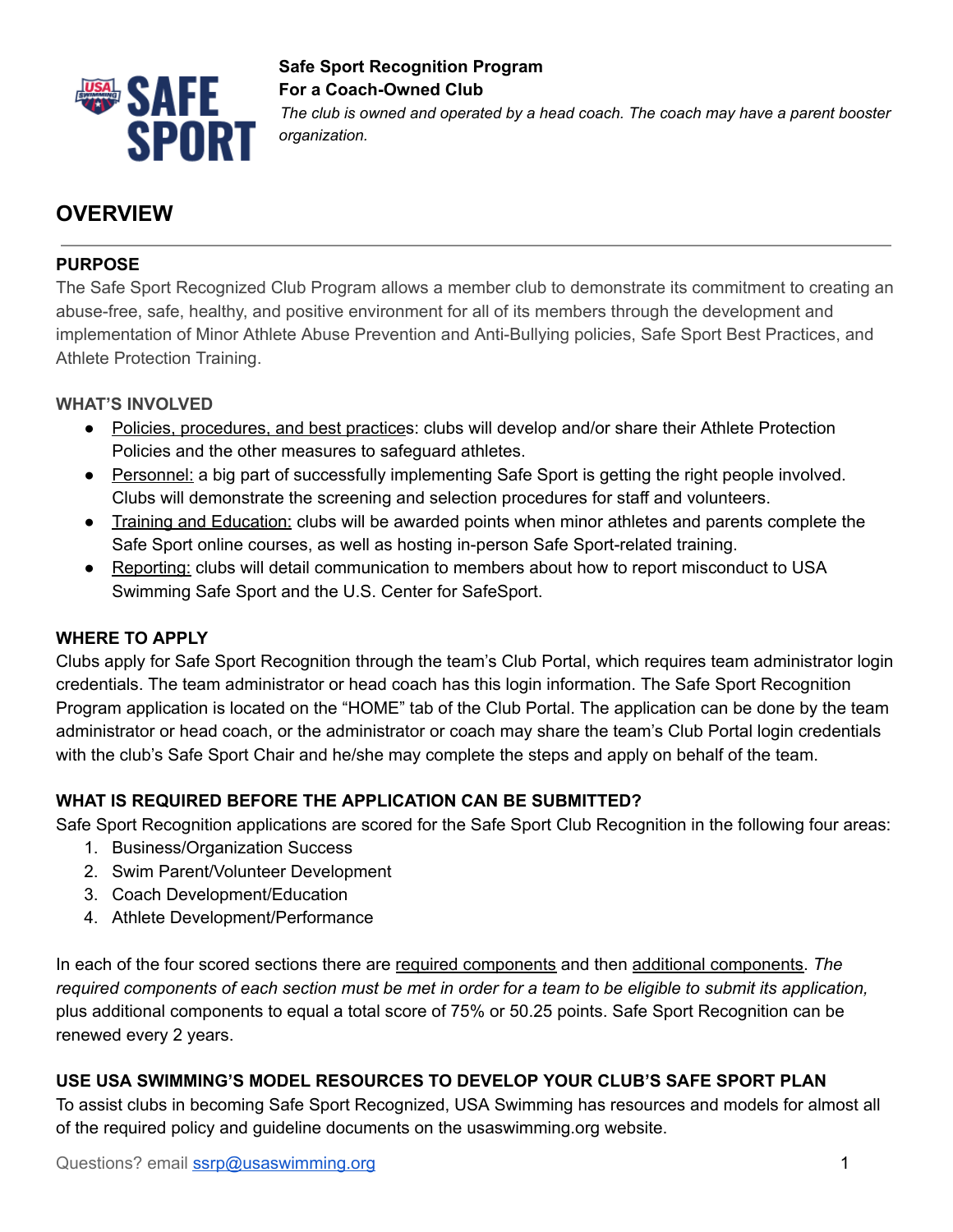

#### **Safe Sport Recognition Program For a Coach-Owned Club**

*The club is owned and operated by a head coach. The coach may have a parent booster organization.*

## **BUSINESS/ORGANIZATION SUCCESS**

#### **Total Category Points Available: 36**

#### **Minimum Points Needed: 21 from REQUIRED + 9 or more from ADDITIONAL**

| (21 Points Required)<br><b>Required</b>                                                                                                                                                                                                                                                                                                                                                                                                                                                                                                                                                                                                             | <b>Points</b> |
|-----------------------------------------------------------------------------------------------------------------------------------------------------------------------------------------------------------------------------------------------------------------------------------------------------------------------------------------------------------------------------------------------------------------------------------------------------------------------------------------------------------------------------------------------------------------------------------------------------------------------------------------------------|---------------|
| <b>Mission and Vision Statement</b><br>Is child protection included in your club's mission or vision statement? This memorializes your club's commitment to<br>providing a safe, healthy, and positive environment for athletes.<br><you are="" asked="" club's="" in="" mission="" or="" statement="" to="" type="" vision="" your=""></you>                                                                                                                                                                                                                                                                                                       | 1 point       |
| <b>Club Website</b><br>Does your club have a designated Safe Sport section that contains tools and resources for Safe Sport?<br><share club's="" link="" safe="" sport="" the="" to="" web-page="" your=""></share>                                                                                                                                                                                                                                                                                                                                                                                                                                 | 5 points      |
| <b>Club Owner Membership</b><br>Is the owner of your club a non-athlete member of USA Swimming? This ensures that the individual has been<br>background checked and has taken the Athlete Protection Training.<br><please and="" contact="" individual's="" information.="" name="" share="" the=""></please>                                                                                                                                                                                                                                                                                                                                       | 1 point       |
| <b>Reporting Information</b><br>Is the information and procedure for reporting to USA Swimming Safe Sport and the U.S. Center for Safe Sport on your<br>club's website?<br>To deal with a Safe Sport concern, contact USA Swimming at (719) 866-4578<br>https://www.usaswimming.org/articles-landing-page/2017/05/08/safe-sport-report<br>Contact the U.S. Center for Safe Sport to make a report. Call (720) 524-5640 or use the online reporting form at<br>https://safesport.i-sight.com/portal or find more information at http://www.uscenterforsafesport.org/)<br><share club's="" link="" page="" reporting="" the="" to="" your=""></share> | 2 points      |
| <b>Conduct Pre-Employment Screening</b><br>As a condition of membership in USA Swimming, member clubs are required to conduct pre-employment screens on<br>their new employees who are required to be USA Swimming members by USA Swimming rules.<br><click box="" club="" does="" if="" pre-employment="" required="" screening="" the="" your=""></click>                                                                                                                                                                                                                                                                                         | 2 points      |
| USA Swimming Code of Conduct Communicated to Club<br>Club has documented that it has distributed the USA Swimming Code of Conduct to all members and that they have<br>received it.<br><click box="" club="" code="" communicated="" conduct="" has="" if="" membership="" of="" swimming="" the="" to="" usa="" your=""></click>                                                                                                                                                                                                                                                                                                                   | 2 points      |
| <b>MAAPP</b><br>USA Swimming Requires member clubs implement the Minor Athlete Abuse Prevention Policy (MAAPP) effective as of<br>June 23, 2019. This policy addresses risk areas that present opportunities for abuse to occur.<br>The policy covers five (5) areas:<br>One-on-One interactions<br>$1_{\cdot}$<br>2. Travel: Local and Team<br>3.<br>Social Media and Electronic Communication<br>Locker Rooms & Changing Areas<br>4.<br>5.<br>Massages & Rubdowns                                                                                                                                                                                 | 6 points      |
| MAAPP has been reviewed with Parents/Athletes/Coaches/Volunteers/Other Adults affiliated with the club and signed<br>acknowledgements are kept on file at the club.<br><please a="" and="" club="" customize="" download="" maapp="" name="" page.="" pdf="" policy="" post="" safe="" sport="" the<br="" to="" web="" with="" your="">PDE</please>                                                                                                                                                                                                                                                                                                 |               |
| <b>Action Plan to Address Bullying</b><br>USA Swimming Clubs are required to have an action plan to address bullying and the plan must be reviewed with and<br>agreed to by all athletes, parents, coaches, and other adults at the club. An example action plan, that becomes the<br>default if a club chooses not to create their own, is available on the USA Swimming website.<br><upload anti-bullying="" file="" policy="" your=""></upload>                                                                                                                                                                                                  | 2 points      |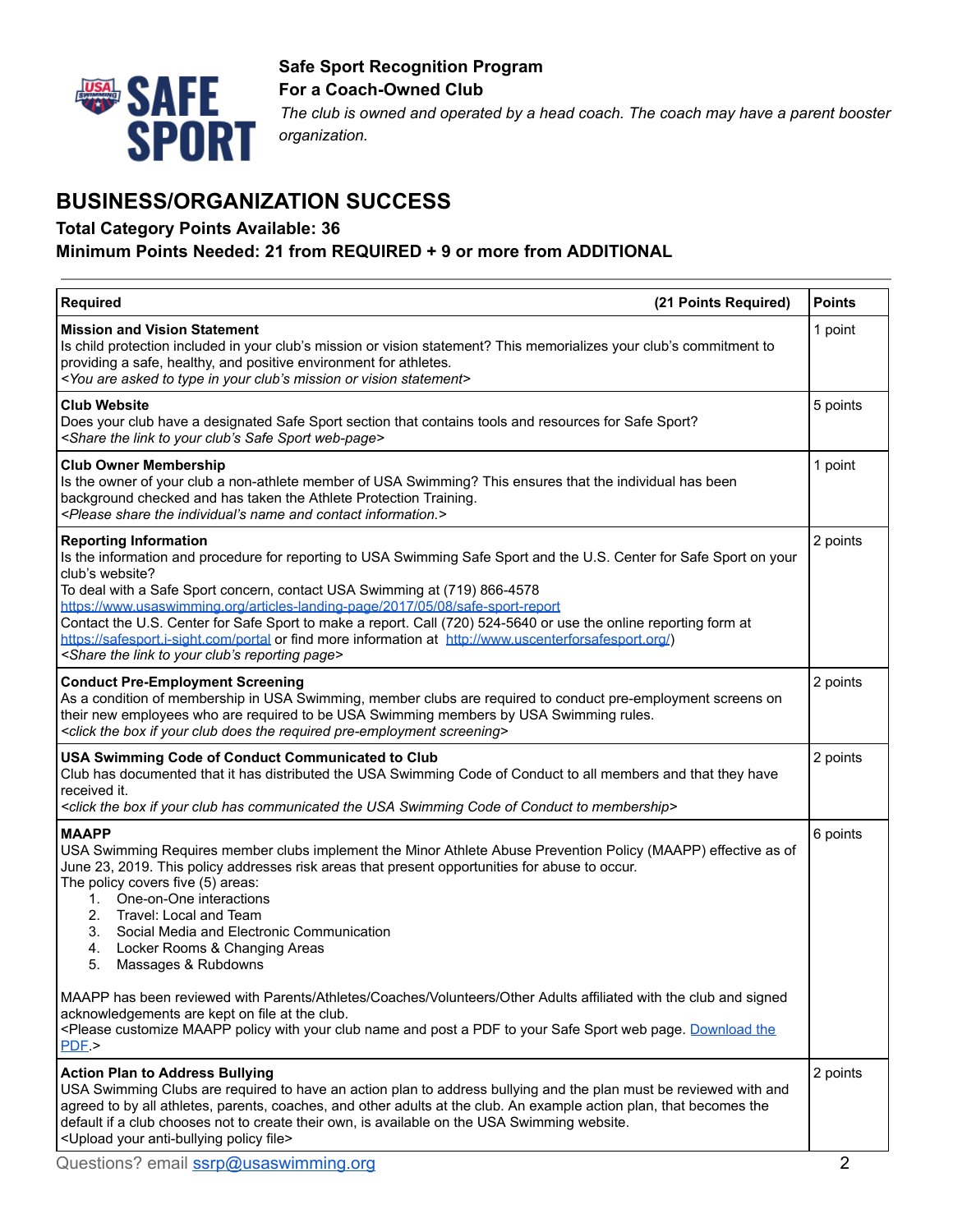

## **Safe Sport Recognition Program For a Coach-Owned Club**

*The club is owned and operated by a head coach. The coach may have a parent booster organization.*

| <b>Additional</b>                                                                                                                                                                                                                                                                                                                                                                                                                                                                                                                                                                                                                                                                                                        | (15 points possible) | <b>Points</b> |
|--------------------------------------------------------------------------------------------------------------------------------------------------------------------------------------------------------------------------------------------------------------------------------------------------------------------------------------------------------------------------------------------------------------------------------------------------------------------------------------------------------------------------------------------------------------------------------------------------------------------------------------------------------------------------------------------------------------------------|----------------------|---------------|
| <b>Safe Sport Best Practices</b><br>Are the Safe Sport Best Practice Guidelines posted on your club's website?<br><check if="" yes=""></check>                                                                                                                                                                                                                                                                                                                                                                                                                                                                                                                                                                           |                      | 2 points      |
| <b>Communication of Policies</b><br>How often do you communicate the Safe Sport policies to the members of your club, including coaches, athletes,<br>parents, and volunteers?<br><choose one:<br="">Never (0 pts)<br/>Annually (1 pt)<br/>Each Season (1 pt)<br/>More frequently than each season (1 pt)&gt;</choose>                                                                                                                                                                                                                                                                                                                                                                                                   |                      | 0-1 points    |
| <b>Communication Audience</b><br>Who do you target your communications to regarding Safe Sport policies?<br><check all="" apply<br="" that="">Coaches (1 pt)<br/>Parents/Volunteers (1 pt)<br/>Athletes (1 pt)</check>                                                                                                                                                                                                                                                                                                                                                                                                                                                                                                   |                      | 1-3 points    |
| <b>Grievance Procedure</b><br>Does your club have a grievance procedure for violations of your athlete, coach, and parent codes of conducts, as well<br>as violations of other team policies?<br><please file="" grievance="" procedure="" upload="" your=""></please>                                                                                                                                                                                                                                                                                                                                                                                                                                                   |                      | 3 points      |
| <b>Locker Room Monitoring Procedure</b><br>Locker rooms and changing areas are a high-risk area for abuse to happen. Minor Athlete Abuse Prevention Policy<br>addresses this in the Locker Rooms and Changing Areas Section.<br><detail access="" are="" club="" ensure="" has="" include="" locker="" rooms="" rooms,<br="" safe,="" steps="" takes="" the="" to="" who="" your="">and detail a plan of how to respond to misconduct and monitor problematic behavior in the locker room.&gt;</detail>                                                                                                                                                                                                                  |                      | 2 points      |
| <b>Parent Consent Forms</b><br>Parent Consent forms are required to be kept on file at the club for each instance of the following:<br>Unrelated Adult Athlete to share a hotel room or sleeping arrangement with a minor athlete.<br>$\bullet$<br>Unrelated Applicable Adult providing local transportation to a minor athlete.<br>$\bullet$<br>Licensed massage therapist or other certified professional or health care provider to treat a minor athlete.<br>$\bullet$<br>Unrelated applicable adult to travel to competition with a minor athlete.<br><attach be="" combined="" consent="" copies="" file.="" for="" forms="" note:="" of="" one="" parent="" review.="" should="" these="" to="" your=""></attach> |                      | 2 points      |
| <b>Photography Policy</b><br>A photography policy is another way to enhance the protection of athlete members. A photography policy could include<br>no picture taking from behind the blocks and could require anyone taking pictures to do so from a certain blocked-off<br>location of the pool deck.<br><please photography="" policy.="" upload="" your=""></please>                                                                                                                                                                                                                                                                                                                                                |                      | 2 points      |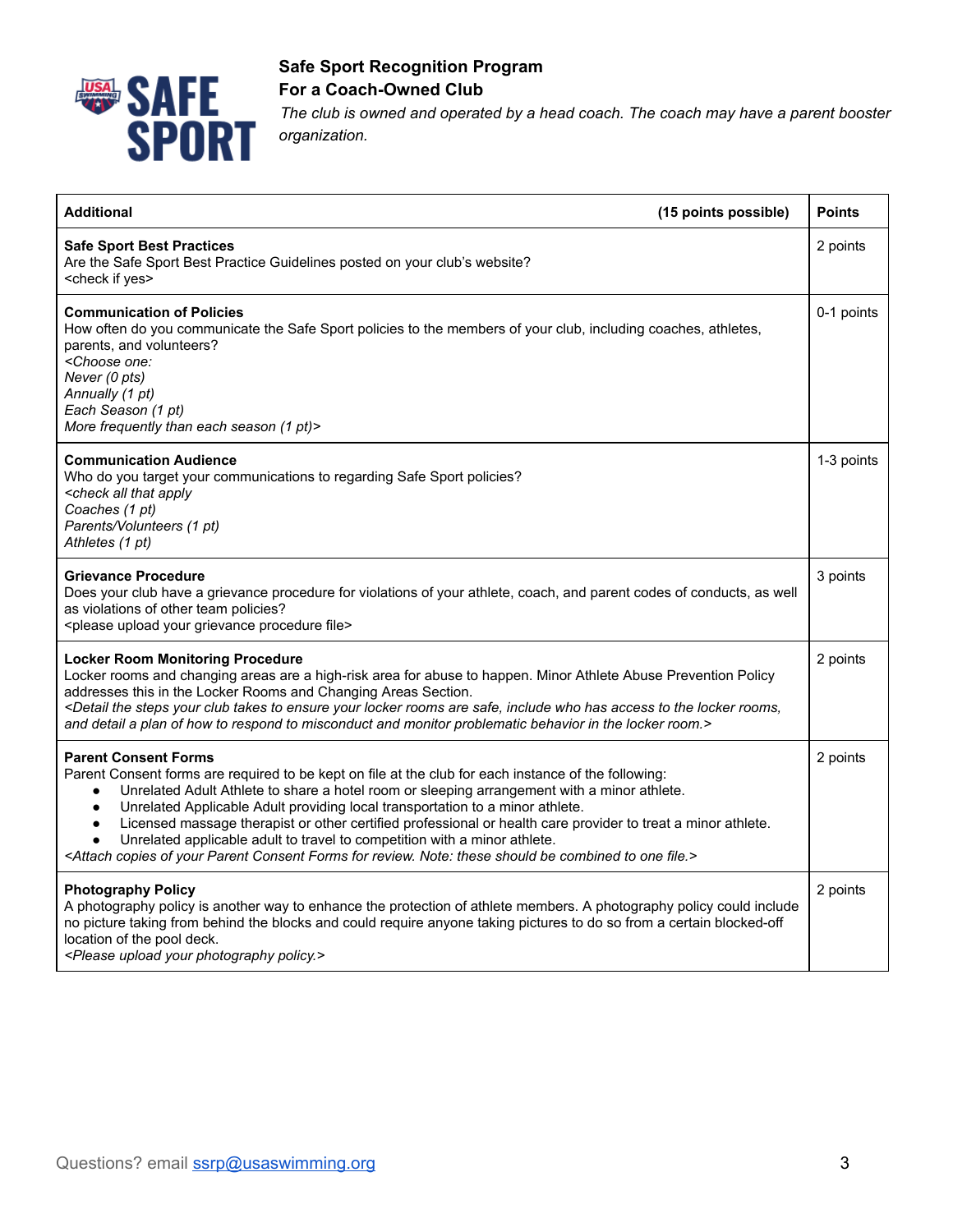

## **Safe Sport Recognition Program For a Coach-Owned Club**  *The club is owned and operated by a head coach. The coach may have a parent booster organization.*

## **SWIM PARENT/VOLUNTEER DEVELOPMENT**

#### **Total Category Points Available: 16**

### **Minimum Points Needed: 8 points minimum, with at least 6 points from REQUIRED and 2 more points from either REQUIRED or ADDITIONAL.**

| (6 points required)<br><b>REQUIRED</b>                                                                                                                                                                                                                                                                                                                                                                                                                                                                                                                                                                                                                                              | <b>Points</b> |
|-------------------------------------------------------------------------------------------------------------------------------------------------------------------------------------------------------------------------------------------------------------------------------------------------------------------------------------------------------------------------------------------------------------------------------------------------------------------------------------------------------------------------------------------------------------------------------------------------------------------------------------------------------------------------------------|---------------|
| <b>Safe Sport Club Coordinator</b><br>Does your club have a designated Safe Sport Club Coordinator who is a non-athlete member of USA Swimming? This<br>ensures that the individual is background checked and has taken the Athlete Protection Training. Please share the<br>name and contact information for your Safe Sport Club Coordinator.<br><include address="" and="" club="" coordinator="" email="" name,="" number,="" of="" phone="" safe="" sport=""></include>                                                                                                                                                                                                        | 5 points      |
| <b>Online Safe Sport Education for Parents (1-5)</b><br>Safe Sport's online course for parents provides an introduction to Safe Sport, abuse, and reporting information.<br>More information and access to the course can be found at www.usaswimming.org/learn. The course is called<br>"Parents Guide to Misconduct in Sport" Parents are calculated as a percentage of registered households with 1.5<br>parents per household. 10% is the minimum. $10\% = 1$ point<br><the automatically="" based="" calculated="" for<br="" have="" how="" many="" of="" on="" parents="" safe="" sport="" system="" taken="" team's="" the="" this="" your="">Swim Parents course.&gt;</the> | 1-5 points    |

| <b>ADDITIONAL</b>                                                                                                                                                                                                                                                                                                                              | (6 points possible) | <b>Points</b> |
|------------------------------------------------------------------------------------------------------------------------------------------------------------------------------------------------------------------------------------------------------------------------------------------------------------------------------------------------|---------------------|---------------|
| <b>Parent Code of Conduct</b><br>Does your club have a Parent Code of Conduct?<br><please a="" be="" can="" code="" conduct.="" found="" of="" on="" parent="" sample="" swimming="" the="" upload="" usa="" website="" your=""></please>                                                                                                      |                     | 2 points      |
| <b>Education Event for Parents</b><br>Has your club hosted an in-person training for parents on Safe Sport topics facilitated by Safe Sport Staff, the LSC<br>Safe Sport Chair, or a community agency for violence prevention?<br><if and="" date="" description="" event.="" of="" please="" share="" so,="" the=""></if>                     |                     | 2 points      |
| <b>Volunteer Coordinator Membership</b><br>Does your club require that your volunteer coordinator is a non-athlete member of USA Swimming? This ensures that<br>the individual is background-checked and has completed the Athlete Protection Training.<br><please coordinator="" name="" of="" share="" the="" volunteer="" your=""></please> |                     | 1 point       |
| <b>Meet Marshals</b><br>Does your club require that meet marshals are non-athlete members of USA Swimming? This ensures that the<br>individuals are background checked and have completed the Athlete Protection Training.<br><please list="" marshals.="" meet="" names="" of="" the="" your=""></please>                                     |                     | 1 point       |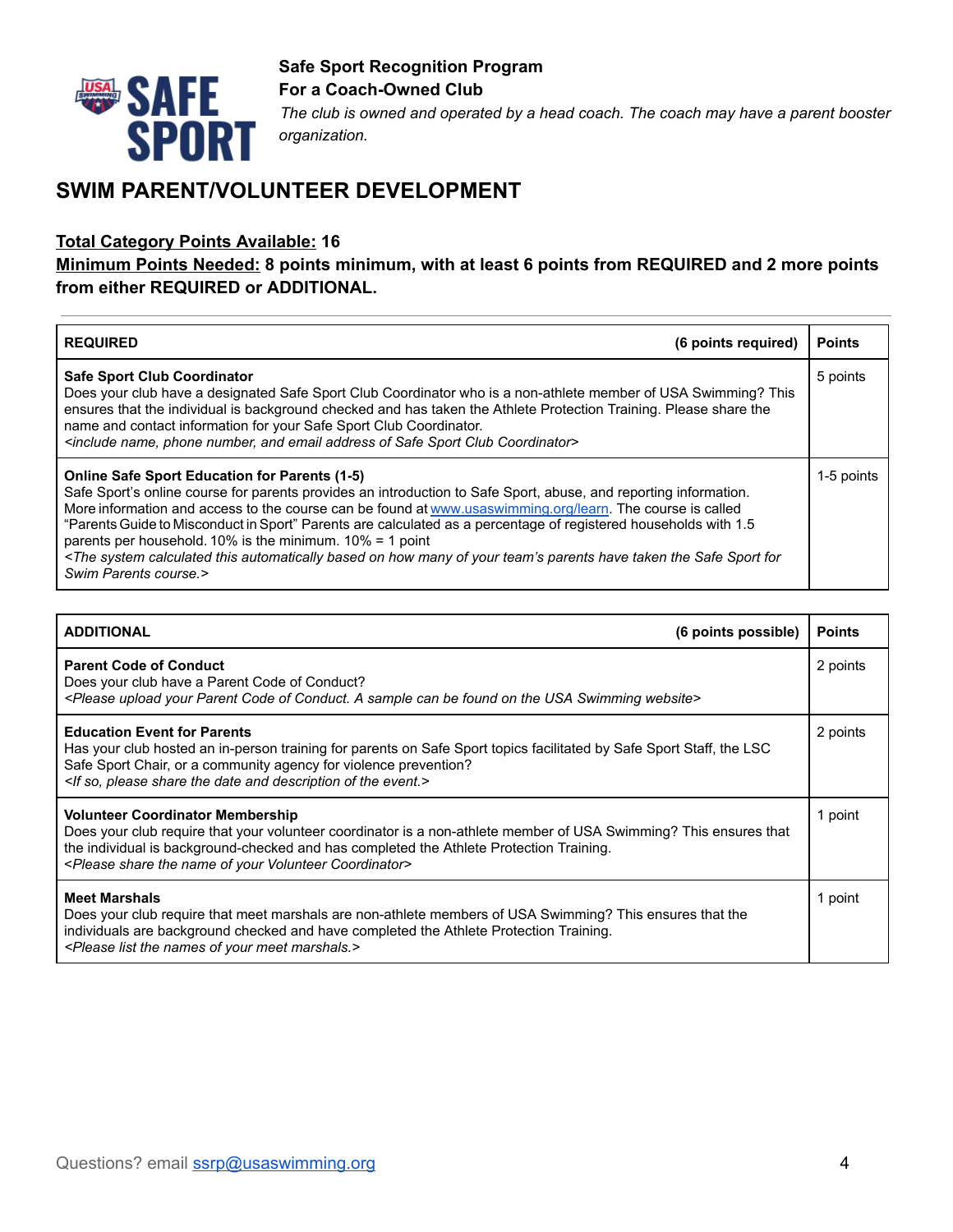

## **COACH DEVELOPMENT/EDUCATION**

#### **Total Category Points Available: 6**

**Minimum Points Needed: 3 points minimum, with at least 1 point from REQUIRED** *plus* **1 more point from REQUIRED and 2 points from ADDITIONAL** *or* **2 more points from ADDITIONAL**

| <b>REQUIRED</b>                                                                                                                                                                                                                                                              | (1 point required) | <b>Points</b> |
|------------------------------------------------------------------------------------------------------------------------------------------------------------------------------------------------------------------------------------------------------------------------------|--------------------|---------------|
| <b>Reference Checks</b><br>How often does your club complete reference checks when hiring coaches and other staff members?<br><choose one:<br="">Never (0 points)<br/>Only if we need to (0 points)<br/>Only the head coach (1 point)<br/>Every hire (2 points)&gt;</choose> |                    | 0-2 points    |

| (4 points possible)<br><b>ADDITIONAL</b>                                                                                                                                                                                                                                                                                    | <b>Points</b> |
|-----------------------------------------------------------------------------------------------------------------------------------------------------------------------------------------------------------------------------------------------------------------------------------------------------------------------------|---------------|
| <b>Coach Code of Conduct</b><br>Does your club have a code of conduct or honor code for coaches? This is a good way to create shared culture and<br>expectations.<br><please a="" be="" can="" coach="" code="" conduct.="" found="" model="" of="" on="" swimming="" the="" upload="" usa="" website.="" your=""></please> | 2 points      |
| <b>Education Event for Coaches</b><br>Has your club hosted an in-person training for coaches on Safe Sport topics facilitated by Safe Sport Staff, the LSC<br>Safe Sport Chair, or a community agency for violence prevention?<br><please and="" date="" description="" event="" of="" share="" the=""></please>            | 2 points      |